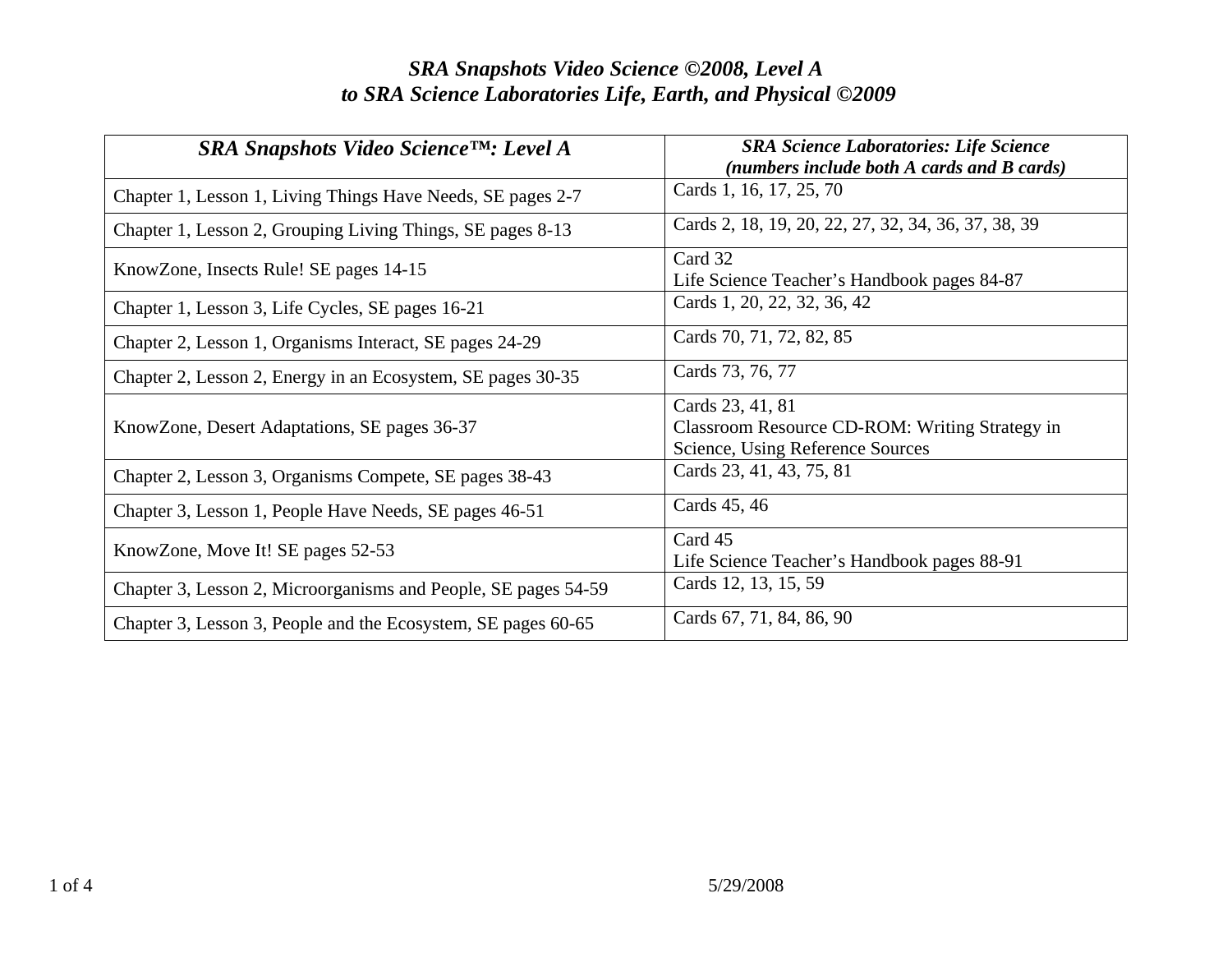| SRA Snapshots Video Science™: Level A                       | <b>SRA Science Laboratories: Earth Science Cards</b><br>(numbers include both A cards and B cards) |
|-------------------------------------------------------------|----------------------------------------------------------------------------------------------------|
| Chapter 4, Lesson 1, Forces Shape the Land, SE pages 68-73  | Cards 9, 15, 17, 21, 22, 24, 25, 26, 27, 28                                                        |
| Chapter 4, Lesson 2, Materials on Earth, SE pages 74-79     | Cards 3, 6, 7, 8, 9, 23, 29, 33, 34                                                                |
| KnowZone, A Very Rare Find, SE pages 80-81                  | Cards 33, 34<br>Life Science Teacher's Handbook pages 92-95                                        |
| Chapter 4, Lesson 3, Earth's Resources, SE pages 82-87      | Cards 3, 29, 35, 42, 90                                                                            |
| Chapter 5, Lesson 1, Air Around You, SE pages 90-95         | Cards 36, 38, 39, 40, 41, 43, 45, 46                                                               |
| KnowZone, Hurricane Hunters, SE pages 96-97                 | Card 54<br>Classroom Resource CD-ROM: Writing Strategy in<br>Science, Making a Diagram             |
| Chapter 5, Lesson 2, Water Cycle, SE pages 98-103           | Cards 47, 48, 49, 82, 85, 86                                                                       |
| Chapter 5, Lesson 3, Predicting Weather, SE pages 104-109   | Cards 43, 50, 51, 52, 53, 54                                                                       |
| Chapter 6, Lesson 1, Earth, Sun, and Moon, SE pages 112-117 | Cards 62, 63, 64                                                                                   |
| Chapter 6, Lesson 2, The Sun and Planets, SE pages 118-123  | Cards 67, 68, 69, 70, 71, 72                                                                       |
| KnowZone, An Eye in the Sky, SE pages 124-125               | Card 81<br>Earth Science Teacher's Handbook pages 96-99                                            |
| Chapter 6, Lesson 3, Exploring Space, SE pages 126-131      | Cards 75, 79, 80, 81                                                                               |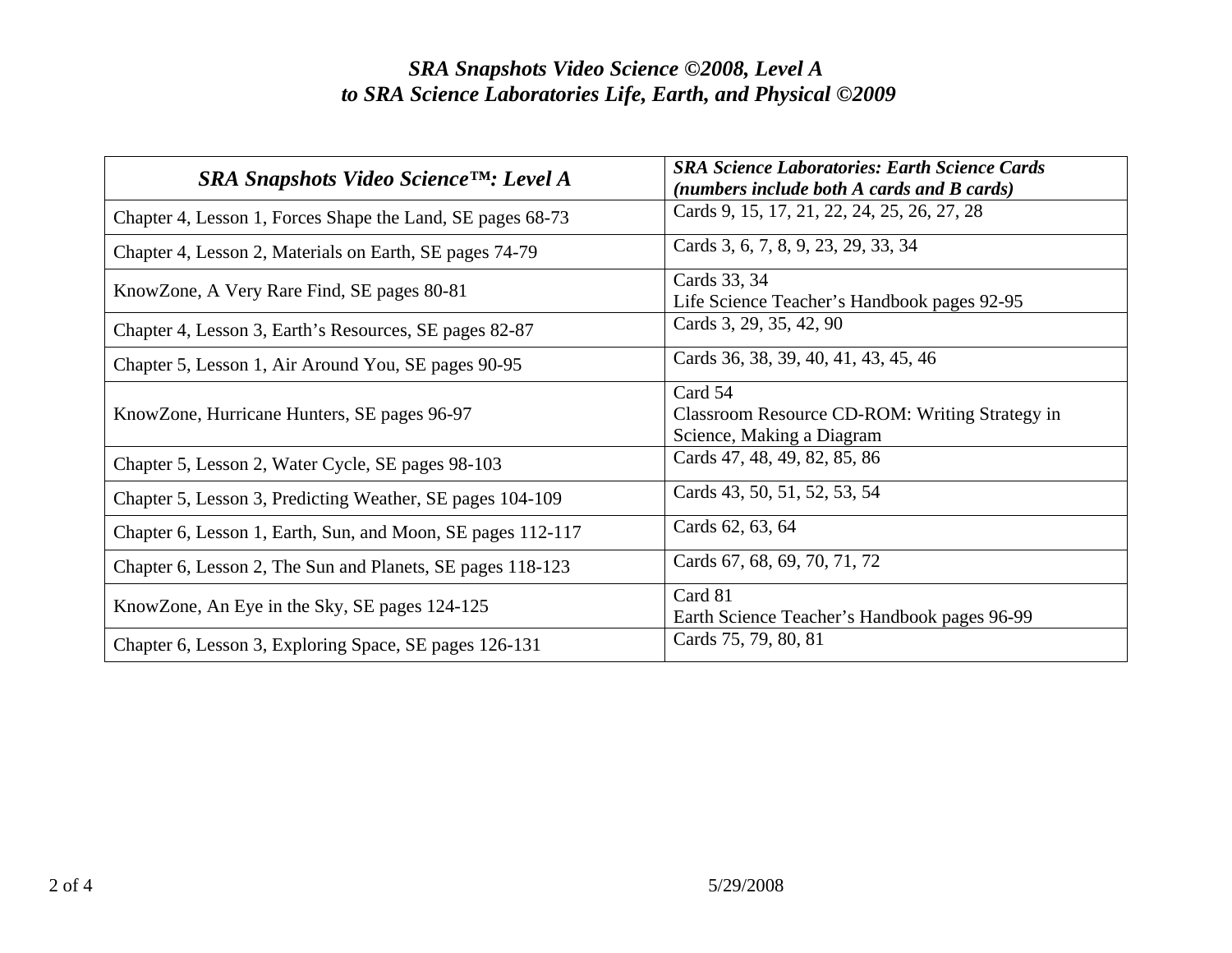| $SRA$ Snapshots Video Science <sup>TM</sup> : Level A             | <b>SRA Science Laboratories: Physical Science Cards</b><br>(numbers include both A cards and B cards) |
|-------------------------------------------------------------------|-------------------------------------------------------------------------------------------------------|
| Chapter 7, Lesson 1, Forces Make Things Move, SE pages 134-139    | Cards 50, 54, 55, 56, 57, 58, 59                                                                      |
| KnowZone, Coaster Motion, SE pages 140-141                        | Cards 50, 51, 58<br>Physical Science Teacher's Handbook pages 88-91                                   |
| Chapter 7, Lesson 2, Magnetism, SE pages 142-147                  | Cards 66, 69, 74, 76                                                                                  |
| Chapter 7, Lesson 3, Simple Machines, SE pages 148-153            | Cards 62, 63, 64                                                                                      |
| Chapter 8, Lesson 1, Properties of Matter, SE pages 156-161       | Cards 1, 2, 57                                                                                        |
| Chapter 8, Lesson 2, Solids, Liquids, and Gases, SE pages 162-167 | Cards 1, 2, 5, 6, 8, 9                                                                                |
| KnowZone, Way Cool! SE pages 168-169                              | Classroom Resource CD-ROM: Writing Strategy in<br>Science, Writing a Comparison/Contrast              |
| Chapter 8, Lesson 3, Heating and Cooling Matter, SE pages 170-175 | Cards 25, 42, 43                                                                                      |
| Chapter 9, Lesson 1, Light and Sound, SE pages 178-183            | Cards 77, 78, 79, 80, 85, 89                                                                          |
| KnowZone, Lighting the Sky, SE pages 184-185                      | Card 71<br>Classroom Resource CD-ROM: Writing Strategy in<br>Science, Using a Table                   |
| Chapter 9, Lesson 2, Electrical Energy, SE pages 186-191          | Cards 68, 69, 70, 72                                                                                  |
| Chapter 9, Lesson 3, Energy Sources, SE pages 192-197             | Cards 36, 37, 38, 70                                                                                  |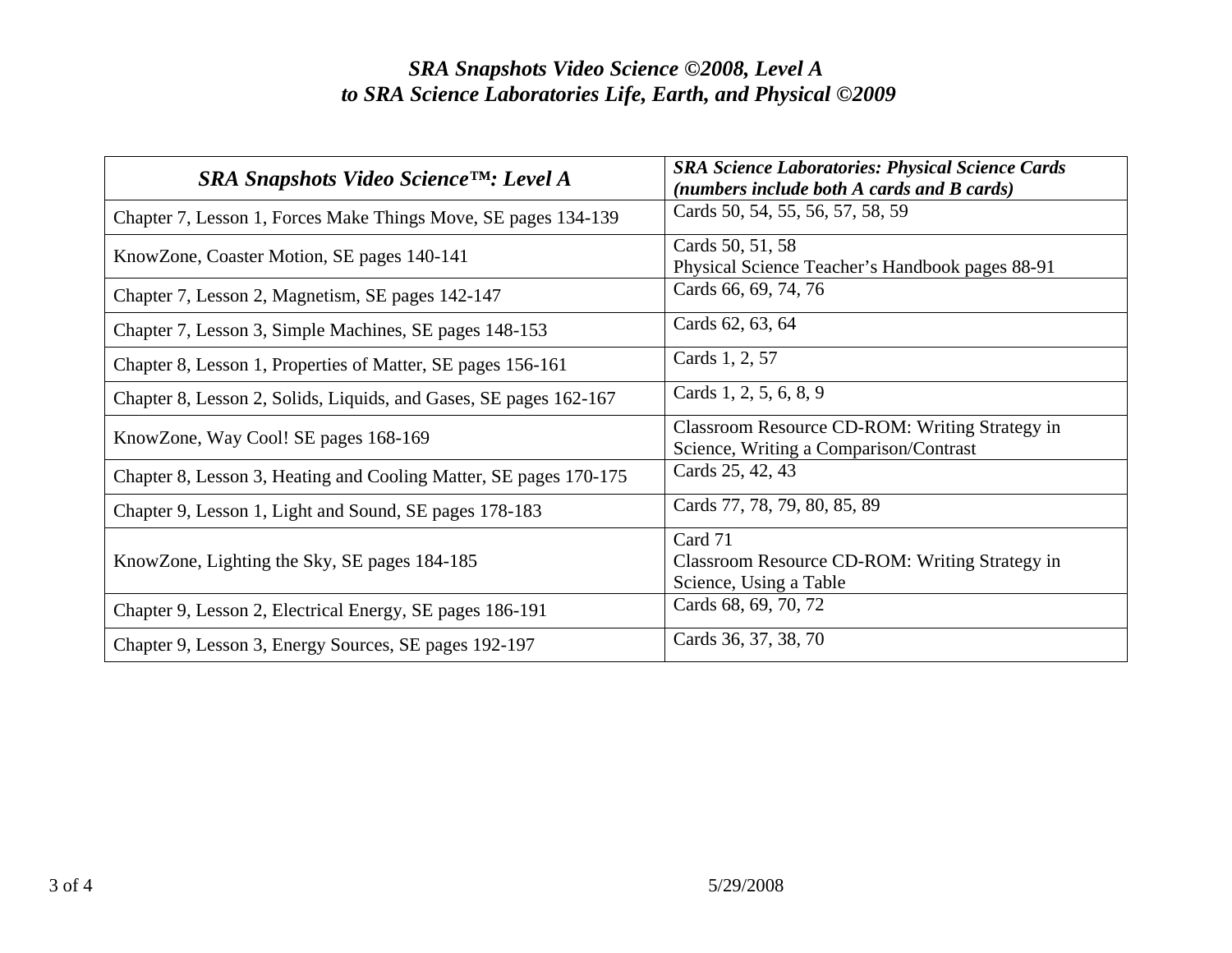| <b>Science Handbook</b>                                         | <b>SRA Science Laboratories</b>                                                  |
|-----------------------------------------------------------------|----------------------------------------------------------------------------------|
| Science Handbook, Metric System, SE pages 199-200               | Classroom Resource CD-ROM: Writing Strategy in<br>Science, Writing a Description |
| Science Handbook, Metric and Standard Conversions, SE page 201  | Classroom Resource CD-ROM: Writing Strategy in<br>Science, Making a Learning Log |
| Science Handbook, Classification, SE page 202                   | Life Cards 2, 3                                                                  |
| Science Handbook, Energy Transfer, SE page 203                  | Life Cards 76, 77                                                                |
| Science Handbook, The Planet Earth, SE page 204                 | Earth Cards 1, 47                                                                |
| Science Handbook, Earth in Space, SE page 205                   | Earth Cards 55, 65                                                               |
| Science Handbook, The Electromagnetic Spectrum, SE page 206-207 | Physical Card 82                                                                 |
| Science Handbook, Periodic Table, SE page 206-207               | Physical Card 17                                                                 |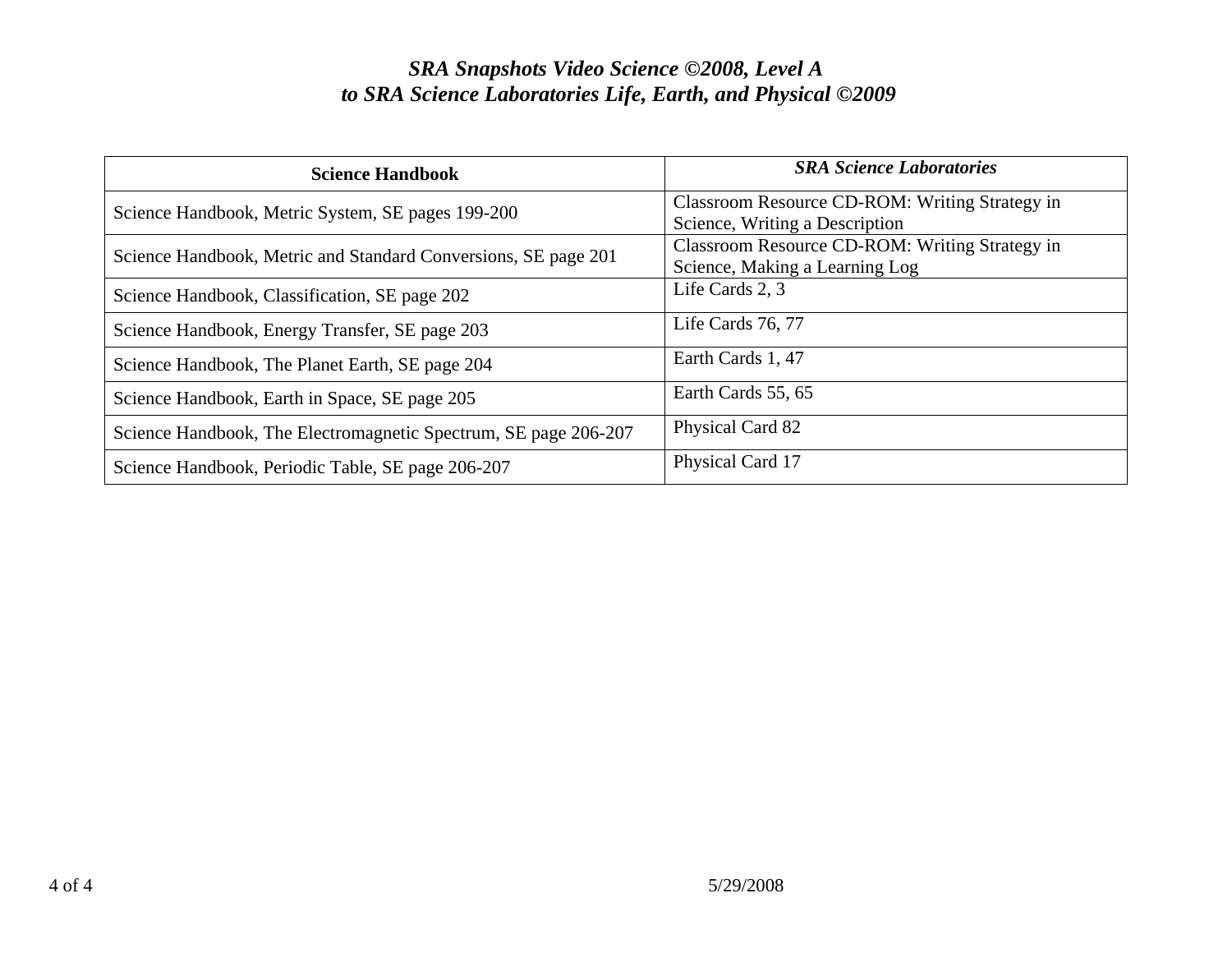| $SRA$ Snapshots Video Science <sup>TM</sup> : Level B        | <b>SRA Science Laboratories: Life Science Cards</b><br>(numbers include both A cards and B cards) |
|--------------------------------------------------------------|---------------------------------------------------------------------------------------------------|
| Chapter 1, Lesson 1, Grouping Living Things, SE pages 2-7    | Cards 1, 2, 3, 14, 67, 86                                                                         |
| Chapter 1, Lesson 2, Many Kinds of Animals, SE pages 8-13    | Cards 25, 27, 28, 29, 30, 31, 32, 33, 34, 35, 36, 37, 38, 39,<br>41, 43                           |
| KnowZone, Exoskeletons Rock! SE pages 14-15                  | Life Science Teacher's Handbook pages 84-87                                                       |
| Chapter 1, Lesson 3, Many Kinds of Plants, SE pages 16-21    | Cards 16, 20, 21, 22, 23                                                                          |
| Chapter 2, Lesson 1, Organisms in Ecosystems, SE pages 24-29 | Cards 70, 71                                                                                      |
| Chapter 2, Lesson 2, Getting Energy, SE pages 30-35          | Cards 7, 13, 17, 76                                                                               |
| KnowZone, Who's Who of Carnivores, SE pages 36-37            | Card 77<br>Life Science Teacher's Handbook pages 96-99                                            |
| Chapter 2, Lesson 3, Transferring Energy, SE pages 38-43     | Cards 72, 73, 76, 77                                                                              |
| Chapter 3, Lesson 1, Ecosystems in Action, SE pages 46-51    | Cards 43, 75                                                                                      |
| KnowZone, Whales Migrate, SE pages 52-53                     | Card 43<br>Classroom Resource CD-ROM: Writing Strategy in<br>Science, Making an Inference         |
| Chapter 3, Lesson 2, Working Ecosystems, SE pages 54-59      | Cards 23, 41, 70, 71, 81, 82                                                                      |
| Chapter 3, Lesson 3, Ecosystems Change, SE pages 60-65       | Cards 72, 80, 84, 88                                                                              |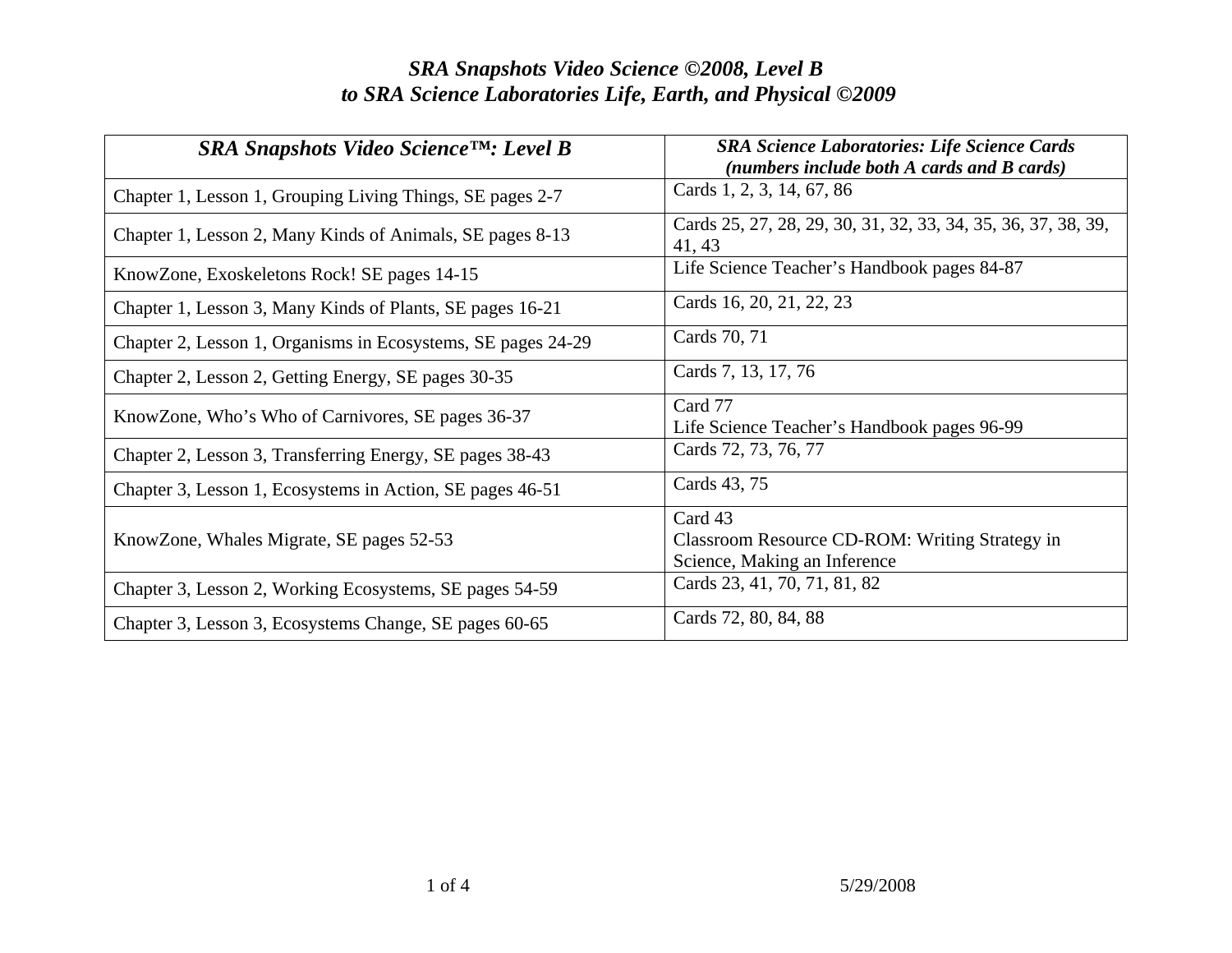| $SRA$ Snapshots Video Science <sup>TM</sup> : Level B       | <b>SRA Science Laboratories: Earth Science Cards</b><br>(numbers include both A cards and B cards) |
|-------------------------------------------------------------|----------------------------------------------------------------------------------------------------|
| Chapter 4, Lesson 1, Earth's Structure, SE pages 68-73      | Cards 1, 2, 10, 15, 17, 28                                                                         |
| Chapter 4, Lesson 2, Changing Earth, SE pages 74-79         | Cards 6, 7, 8, 9, 15, 17, 22, 24, 25, 26, 27, 28, 33                                               |
| Chapter 4, Lesson 3, Rocks and Minerals, SE pages 80-85     | Cards 3, 4, 5                                                                                      |
| KnowZone, Treasure Tracking, SE pages 86-87                 | Card 3<br>Classroom Resource CD-ROM: Writing Strategy in<br>Science, Writing a Report              |
| Chapter 5, Lesson 1, Moving Water on Earth, SE pages 90-95  | Cards 47, 48, 49, 82, 85                                                                           |
| Chapter 5, Lesson 2, Predicting Weather, SE pages 96-101    | Cards 36, 38, 39, 40, 43, 51                                                                       |
| KnowZone, Protecting the Ozone, SE pages 102-103            | Card 37<br>Earth Science Teacher's Handbook pages 88-91                                            |
| Chapter 5, Lesson 3, Weather and Climate, SE pages 104-109  | Cards 45, 46, 55, 57, 58                                                                           |
| Chapter 6, Lesson 1, Sun, Earth, and Moon, SE pages 112-117 | Cards 62, 63, 66, 67, 75                                                                           |
| Chapter 6, Lesson 2, The Solar System, SE pages 118-123     | Cards 68, 69, 71, 72, 73                                                                           |
| Chapter 6, Lesson 3, Exploring Space, SE pages 124-129      | Cards 79, 80, 81                                                                                   |
| KnowZone, Making it to the Moon, SE pages 130-131           | Cards 63, 79<br>Classroom Resource CD-ROM: Writing Strategy in<br>Science, Making a Time Line      |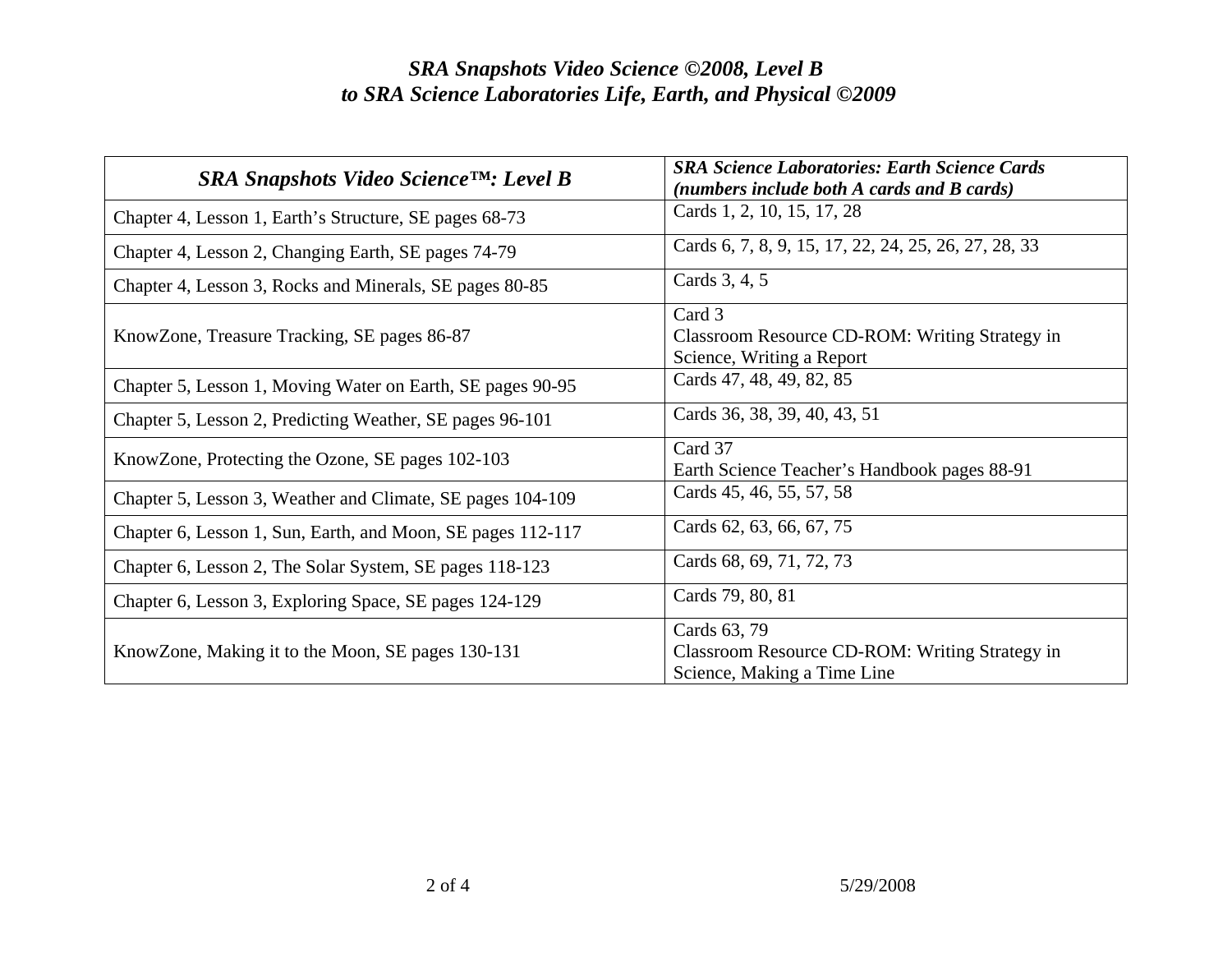| $SRA$ Snapshots Video Science <sup>TM</sup> : Level B             | <b>SRA Science Laboratories: Physical Science Cards</b><br>(numbers include both A cards and B cards) |
|-------------------------------------------------------------------|-------------------------------------------------------------------------------------------------------|
| Chapter 7, Lesson 1, Matter Can Be Described, SE pages 134-139    | Cards 1, 2, 5                                                                                         |
| KnowZone, Materials Science: The Study of Stuff! SE pages 140-141 | Card 35<br>Classroom Resource CD-ROM: Writing Strategy in<br>Science, Writing about Cause and Effect  |
| Chapter 7, Lesson 2, Matter Can Be Measured, SE pages 142-147     | Cards 2, 7, 57, 59                                                                                    |
| Chapter 7, Lesson 3, Building Blocks of Matter, SE pages 148-153  | Cards 3, 8, 9, 10, 11, 12, 13, 17                                                                     |
| Chapter 8, Lesson 1, Sounds All Around, SE pages 156-161          | Cards 77, 78, 79, 80, 81                                                                              |
| Chapter 8, Lesson 2, Light Travels, SE pages 162-167              | Cards 82, 85, 86, 87                                                                                  |
| KnowZone, Laser Sharp Focus! SE pages 168-169                     | Card 90<br>Classroom Resource CD-ROM: Writing Strategy in<br>Science, Preparing an Oral Report        |
| Chapter 8, Lesson 3, Energy of Motion, SE pages 170-175           | Cards 36, 37, 38, 39, 40, 41, 42, 53, 54, 57, 58, 59, 63, 64                                          |
| Chapter 9, Lesson 1, Electrical Energy, SE pages 178-183          | Cards 43, 66, 67, 68, 69, 71                                                                          |
| Chapter 9, Lesson 2, Electricity and Magnets, SE pages 184-189    | Cards 72, 74, 75, 76                                                                                  |
| Chapter 9, Lesson 3, Electricity in Our Homes, SE pages 190-195   | Cards 38, 46, 47, 49, 71, 76                                                                          |
| KnowZone, Wind Power, SE pages 196-197                            | Card 47<br>Physical Science Teacher's Handbook, pages 92-95                                           |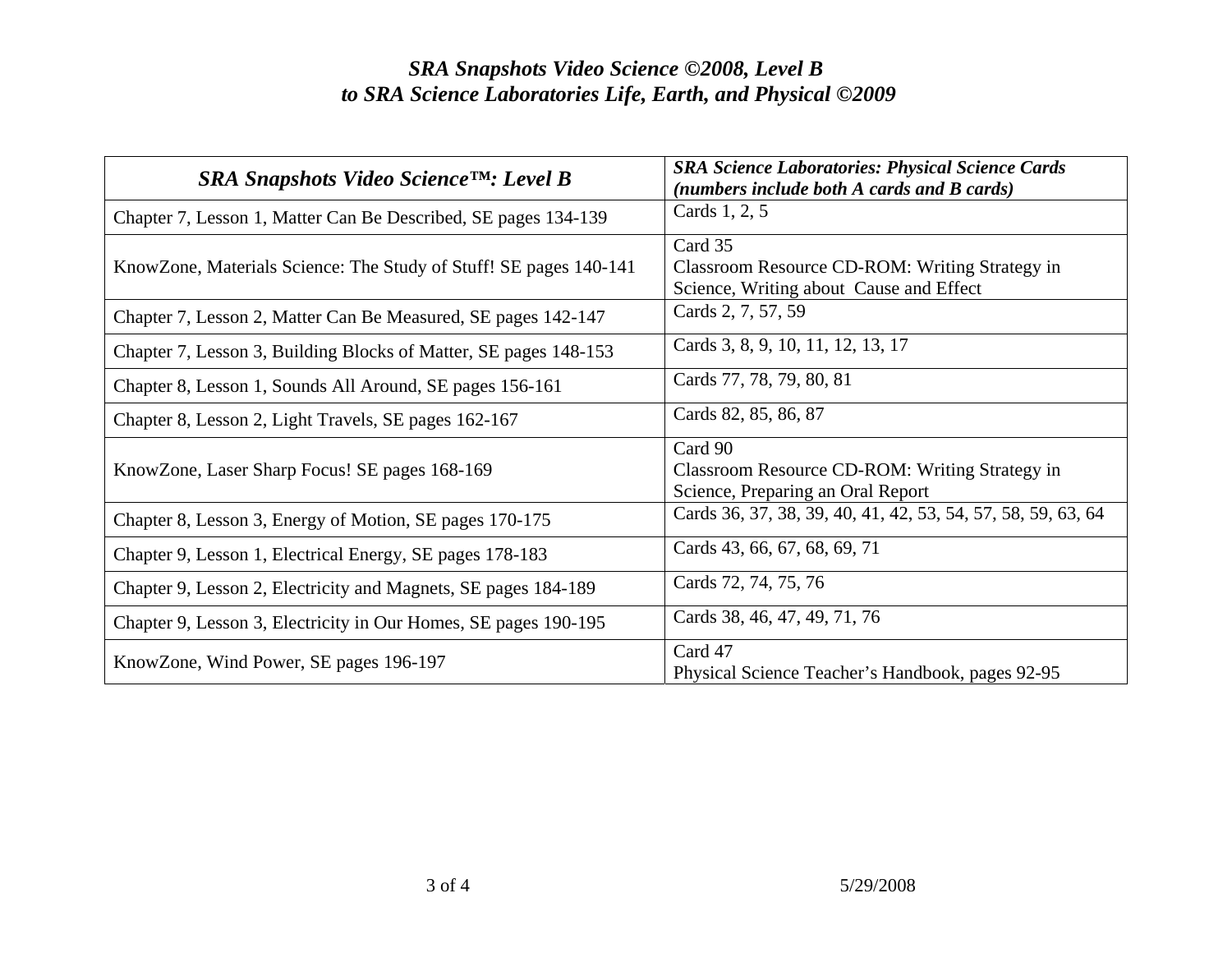| <b>Science Handbook</b>                                         | <b>SRA Science Laboratories</b>                                             |
|-----------------------------------------------------------------|-----------------------------------------------------------------------------|
| Science Handbook, Metric System, SE pages 199-200               | Classroom Resource CD-ROM: Writing Strategy in<br>Science, Making a Diagram |
| Science Handbook, Metric and Standard Conversions, SE page 201  | Classroom Resource CD-ROM: Writing Strategy in<br>Science, Using a Table    |
| Science Handbook, Classification, SE page 202                   | Life Cards 2, 3                                                             |
| Science Handbook, Energy Transfer, SE page 203                  | Life Cards 76, 77                                                           |
| Science Handbook, The Planet Earth, SE page 204                 | Earth Cards 1, 47                                                           |
| Science Handbook, Earth in Space, SE page 205                   | Earth Cards 55, 65                                                          |
| Science Handbook, The Electromagnetic Spectrum, SE page 206-207 | Physical Card 82                                                            |
| Science Handbook, Periodic Table, SE page 206-207               | Physical Card 17                                                            |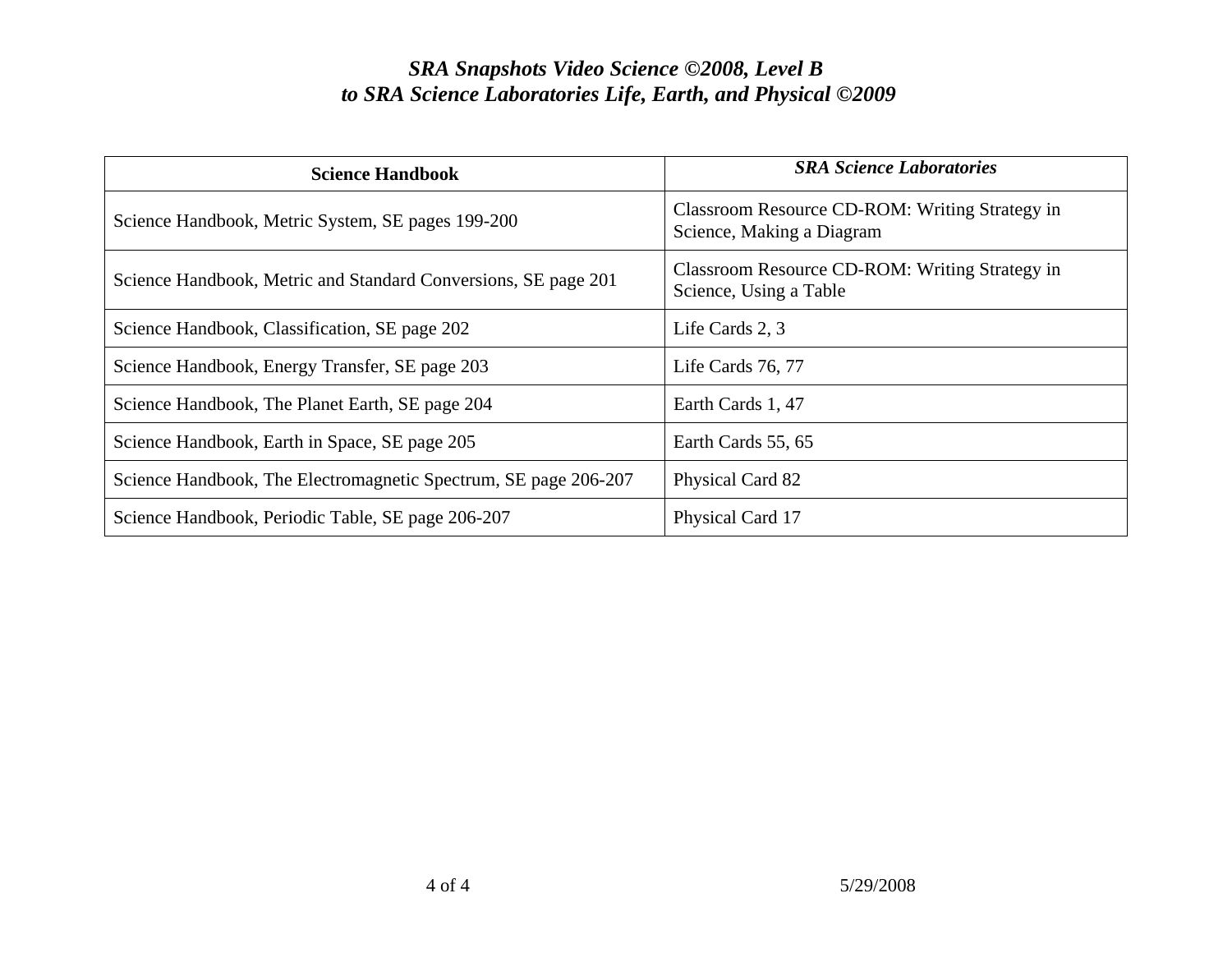| $SRA$ Snapshots Video Science <sup>TM</sup> : Level C            | <b>SRA Science Laboratories: Life Science Cards</b><br>(numbers include both A cards and B cards)      |
|------------------------------------------------------------------|--------------------------------------------------------------------------------------------------------|
| Chapter 1, Lesson 1, Tiny Cells, SE pages 2-7                    | Cards 1, 5, 6, 9                                                                                       |
| Chapter 1, Lesson 2, Types of Cells, SE pages 8-13               | Cards 6, 7, 44                                                                                         |
| Chapter 1, Lesson 3, Cell Organization, SE pages 14-19           | Cards 12, 15, 44                                                                                       |
| KnowZone, Bacteria Basics, SE pages 20-21                        | Cards 12, 13<br>Life Science Teacher's Handbook pages 80-83                                            |
| Chapter 2, Lesson 1, Diversity of Life, SE pages 24-29           | Cards 2, 3, 86                                                                                         |
| Chapter 2, Lesson 2, Adaptation and Survival, SE pages 30-35     | Cards 23, 41, 42, 43                                                                                   |
| KnowZone, Monarchs on the Move, SE pages 36-37                   | Cards 32, 42, 43<br>Classroom Resource CD-ROM: Writing Strategy in<br>Science, Writing about a Process |
| Chapter 2, Lesson 3, Relationships in Ecosystems, SE pages 38-43 | Cards 73, 74                                                                                           |
| Chapter 3, Lesson 1, Needs of Organisms, SE pages 46-51          | Cards 70, 71, 72, 75, 76, 77, 78, 79                                                                   |
| Chapter 3, Lesson 2, Earth's Biomes, SE pages 52-57              | Cards 81, 82                                                                                           |
| KnowZone, Riches of the Rainforest, SE pages 58-59               | Cards 81, 85<br>Life Science Teacher's Handbook pages 100-104                                          |
| Chapter 3, Lesson 3, Changing Ecosystems, SE pages 60-65         | Cards 71, 80, 84, 85                                                                                   |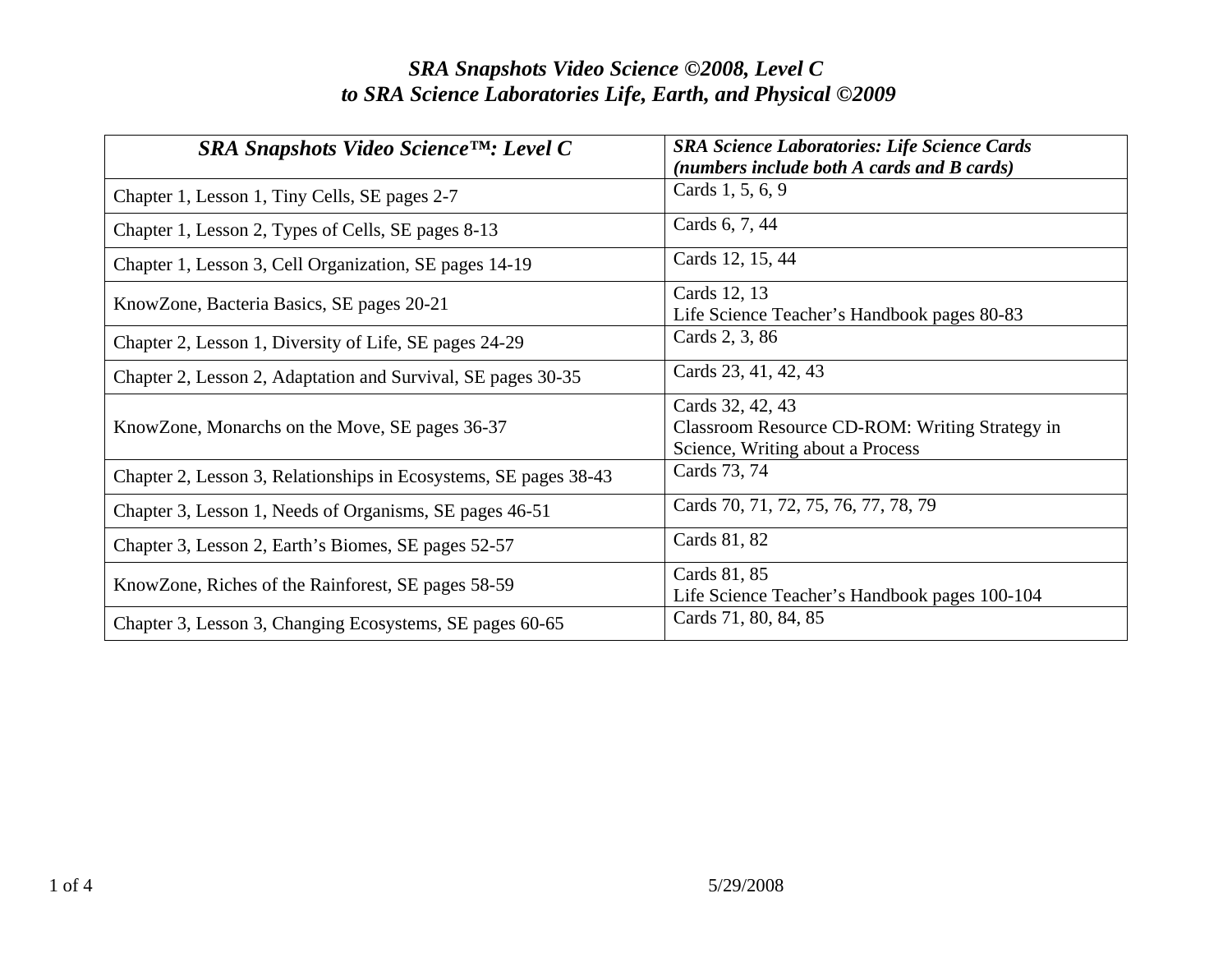| SRA Snapshots Video Science™: Level C                              | <b>SRA Science Laboratories: Earth Science Cards</b><br>(numbers include both A cards and B cards) |
|--------------------------------------------------------------------|----------------------------------------------------------------------------------------------------|
| Chapter 4, Lesson 1, Earth's Changing Crust, SE pages 68-73        | Cards 1, 2, 10, 13, 15, 36, 82                                                                     |
| KnowZone, Volcanoes Erupt, SE pages 74-75                          | Card 17<br>Earth Science Teacher's Handbook pages 76-79                                            |
| Chapter 4, Lesson 2, Weathering and Erosion, SE pages 76-81        | Cards 22, 24, 25, 26, 27, 28                                                                       |
| Chapter 4, Lesson 3, Earth Materials, SE pages 82-87               | Cards 3, 4, 5, 6, 7, 8, 9, 23, 29, 35                                                              |
| Chapter 5, Lesson 1, Earth's Dynamic Atmosphere, SE pages 90-95    | Cards 36, 37, 38, 39, 40, 41, 59, 61                                                               |
| Chapter 5, Lesson 2, Water on Earth, SE pages 96-101               | Cards 47, 49, 82, 85, 86                                                                           |
| Chapter 5, Lesson 3, Earth's Weather and Climate, SE pages 102-107 | Cards 43, 45, 46, 52, 53, 54, 55, 58                                                               |
| KnowZone, Nature's Nastiest Windstorm, SE pages 108-109            | Card 53<br>Earth Science Teacher's Handbook pages 92-95                                            |
| Chapter 6, Lesson 1, Solar System, SE pages 112-117                | Cards 67, 68, 69, 71, 72, 73, 75                                                                   |
| KnowZone, The Process of Discovery, SE pages 118-119               | Cards 72, 79, 81<br>Classroom Resource CD-ROM: Writing Strategy in<br>Science, Making a Time Line  |
| Chapter 6, Lesson 2, Earth in Space, SE pages 120-125              | 62, 63, 64, 65, 66                                                                                 |
| Chapter 6, Lesson 3, Space Exploration, SE pages 126-131           | Cards 74, 77, 79, 80                                                                               |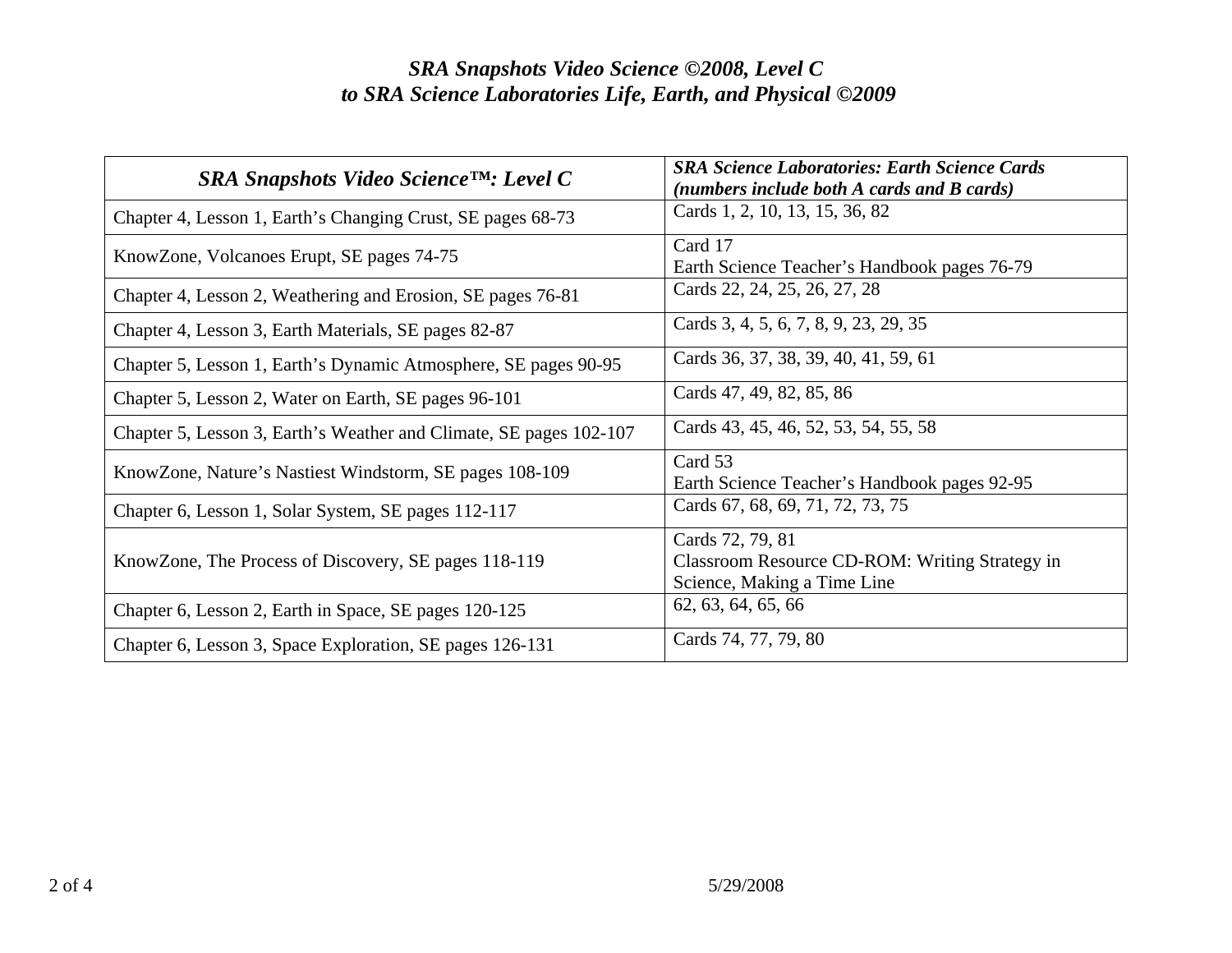| $SRA$ Snapshots Video Science <sup>TM</sup> : Level C          | <b>SRA Science Laboratories: Physical Science Cards</b><br>(numbers include both A cards and B cards) |
|----------------------------------------------------------------|-------------------------------------------------------------------------------------------------------|
| Chapter 7, Lesson 1, The Structure of Matter, SE pages 134-139 | Cards 3, 4, 5, 10, 11, 12, 13                                                                         |
| KnowZone, Interesting Elements, SE pages 140-141               | Cards 10, 17<br>Classroom Resource CD-ROM: Writing Strategy in<br>Science, Using a Table              |
| Chapter 7, Lesson 2, Properties of Matter, SE pages 142-147    | Cards 1, 2, 6, 8, 9, 57                                                                               |
| Chapter 7, Lesson 3, Chemical Changes, SE pages 148-153        | Cards 27, 28, 30, 36, 37                                                                              |
| Chapter 8, Lesson 1, What is Energy, SE pages 156-161          | Cards 36, 37, 38, 39, 40, 42, 45, 49                                                                  |
| Chapter 8, Lesson 2, Thermal Energy, SE pages 162-167          | Cards 42, 43                                                                                          |
| KnowZone, Temperature Extremes, SE pages 168-169               | Card 42<br>Classroom Resource CD-ROM: Writing Strategy in<br>Science, Writing a Comparison/Contrast   |
| Chapter 8, Lesson 3, Electrical Energy, SE pages 170-175       | Cards 38, 65, 68, 72, 76                                                                              |
| Chapter 9, Lesson 1, Forces Affect Motion, SE pages 178-183    | Cards 50, 51, 54, 55, 56, 57, 58, 59                                                                  |
| KnowZone, Speed Demons, SE pages 184-185                       | Cards 51, 52<br>Classroom Resource CD-ROM: Writing Strategy in<br>Science, Evaluating Web Sites       |
| Chapter 9, Lesson 2, Describing Motion, SE pages 186-191       | Cards 50, 51, 52, 53                                                                                  |
| Chapter 9, Lesson 3, Newton's Laws of Motion, SE pages 192-197 | Card 55                                                                                               |